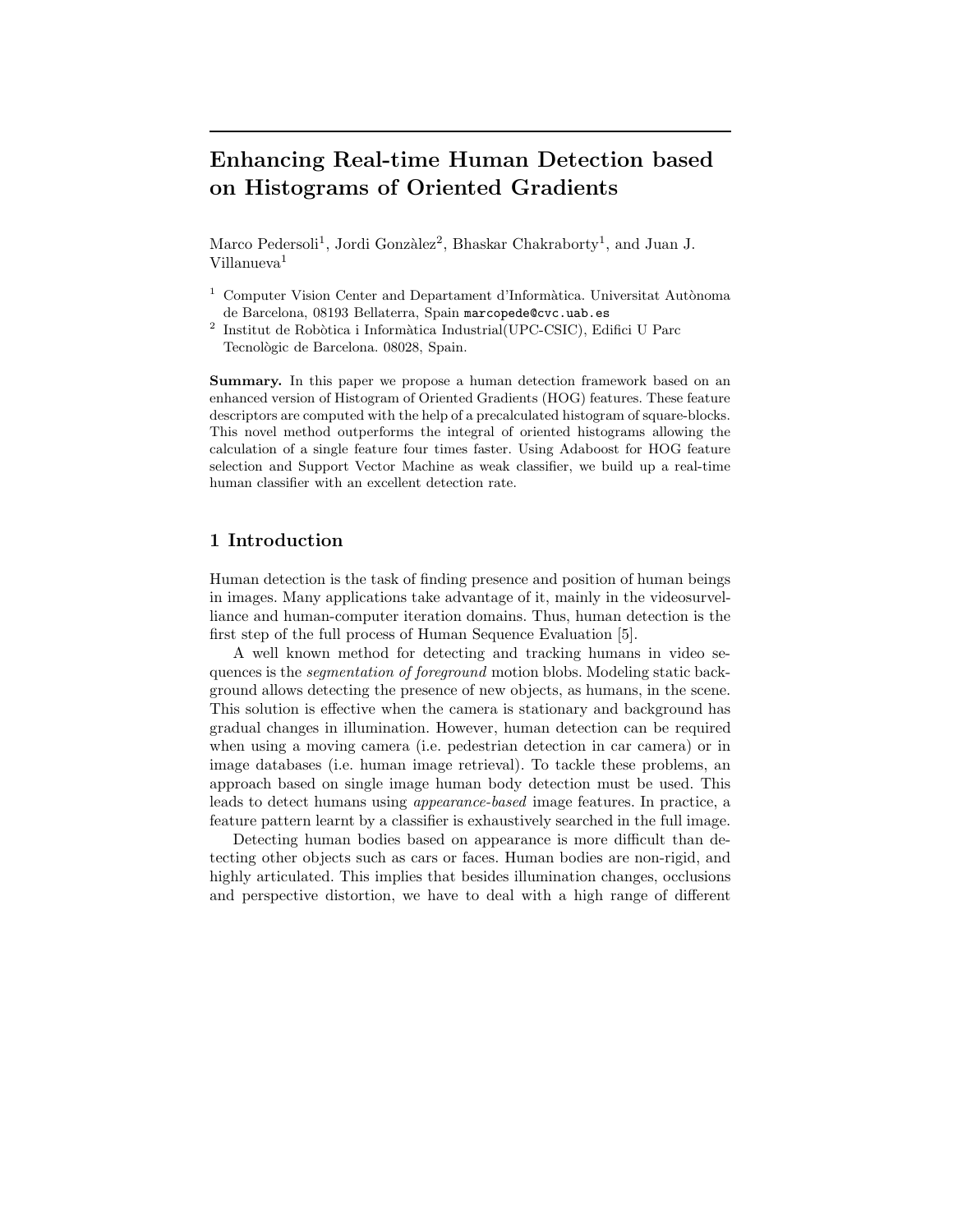#### 2 M. Pedersoli et al.

poses and postures. Additionally, in human detection it is not possible to take advantage of specific textures and color information due to the variability of worn cloths.

This paper is organized as follows: section 2 explains previous work on human detection, section 3 gives an overview of the human detection framework that we built and section 4 shows the results we obtained in experimental tests. Finally section 5 discusses the conclusions.

## **2 Previous Work**

In literature, two main approaches for human detection based on classifiers have been investigated [3]. The first is the detection of human parts (i.e. head, torso, legs) while the second is detecting humans as a whole. So far, the latter method has shown better detection results. On the other hand, the part-based approach can deal with occlusions and a broader variety of poses.

Regarding body-part based approach, Felzenswalb and Huttenlocher [2] model the human body as a set of human parts joint with springs, where every part is detected using Gaussian Derivative filters. Ioffe and Forsyth [6] represent each body component as a projection of straight cylinders which are then assembled into a full body. Mikolajczyk et al. [8] use orientationposition histograms as representative feature of every body part. Once the parts have been detected, these are assembled with a probabilistic model. Wu and Nevatia [13] introduce edgelets, a new type of silhouette-oriented features for learning body parts within a boosting framework.

In the full body detection approach, Papageorgiou et al. [9] use a feature descriptor based on Haar wavelets and a polynomial Support Vector Machine (SVM) as classifier. Gavrilla and Philomen [4] calculate edge images and compare them with a set of learnt exemplar using Charmfer distance. Viola et al. [12] combine Haar-like wavelets and space-time differences features into an AdaBoost machine to exploit the additional information given by motion. An effective human detector is proposed by Dalal and Triggs [1], who describe humans as a dense grid of Histogram of Oriented Gradient (HOG) and detect them with the help of a SVM. Zhu at al. [14] enhanced Dalal and Triggs results using integral of histograms for a fast HOG computation and Adaboost for feature selection.

In this article, following the same approach of Zhu's, we present a new technique for feature extraction that improves the calculation speed. Then, we use the gained speed to add to the HOG features a gaussian weighting mask which is improving the final detection rate.

# **3 Human Detection Framework**

Human detection can be seen as a classification problem. In practice, an image is densely scanned by a detection window that moves to any possible position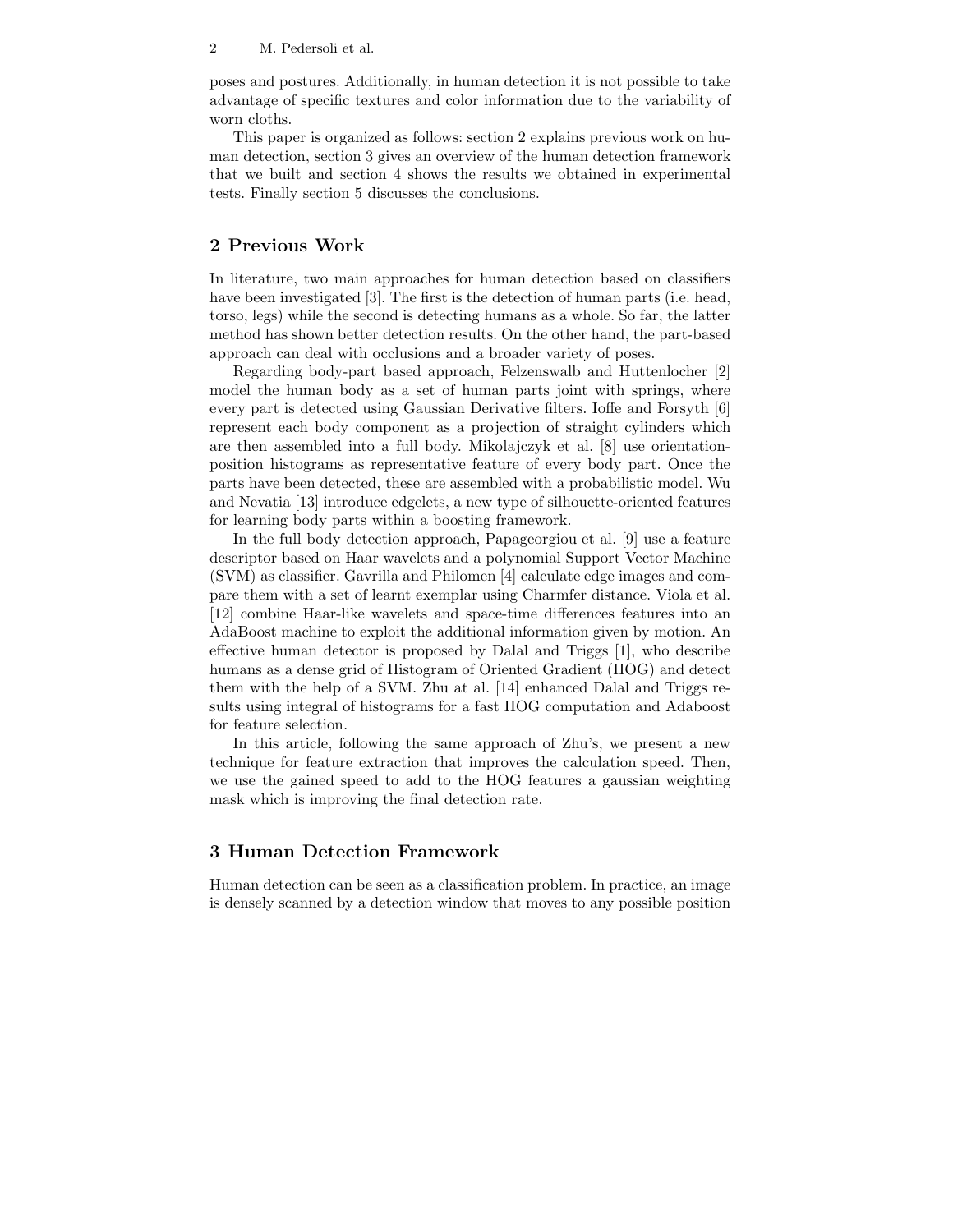and with any possible scale, looking for humans. The task is then to construct a good classifier that can discriminate humans and not humans in a really short time and with very low false positive (because an image can contain from 10000 to 100000 detection windows depending on the density of the search).

Two main subjects are fundamental for human classification: *features extraction* and *classification learning*. The first part consists on extracting the most relevant information from the data available. In our case, we want to find out an optimal image pixel representation that can underline differences between human and not human images. The choice of the feature is done throughout an analysis of the semantic significance of the feature. We choose to use HOG feature because (i) they provide a good representation of silhouettes and borders, (ii) are invariant to light contrast changes and small image movements and (iii) can be computed in a constant time independently of their size.

To learn a specific pattern like a human silhouette, it is necessary to associate its corresponding feature pattern throughout a classification process. In our framework, the classification learning is obtained using Adaboost, a boosting technique based on the construction of a strong classifier as a linear combination of weak classifiers. In practice, from human images a set of HOG features with different sizes and positions are extracted and then the best ones are selected for detection. In the next subsections, a detailed explanation of every step of the human detection framework is discussed.

Most human detection systems are based on the original idea of Viola and Jones [11]. They, using an overcomplete set of wavelets features (Haar-like features), were the first to get a well performing real-time face detection system. The main contribution of that work is on the ability to build up, throughout AdaBoost, a cascade of classifiers that give at the same time real-time performance and good detection rate. Furthermore, they took advantage of the integral of the image to be able to speed up the Haar-like features calculation. Unfortunately this solution has been proved to be not good enough for human detection. Haar-like features has a too little discriminative power, so that in case of high appearance variability classes, like humans, they can not capture enough information to allow pattern learning. Alternatively recent works [1, 14] showed that HOG (Histogram of Gradients) features can give excellent results in human detection and also that can be calculated in a constant time using the integral histogram [10]. In this paper we propose a novel method for HOG extraction that relies on the recursive calculation of square-block histograms. It can be four times faster than the integral of the gradient.

Figure 1 represents the preprocessing necessary for the feature calculation. First the image is converted to gray-scale. Then image gradient module and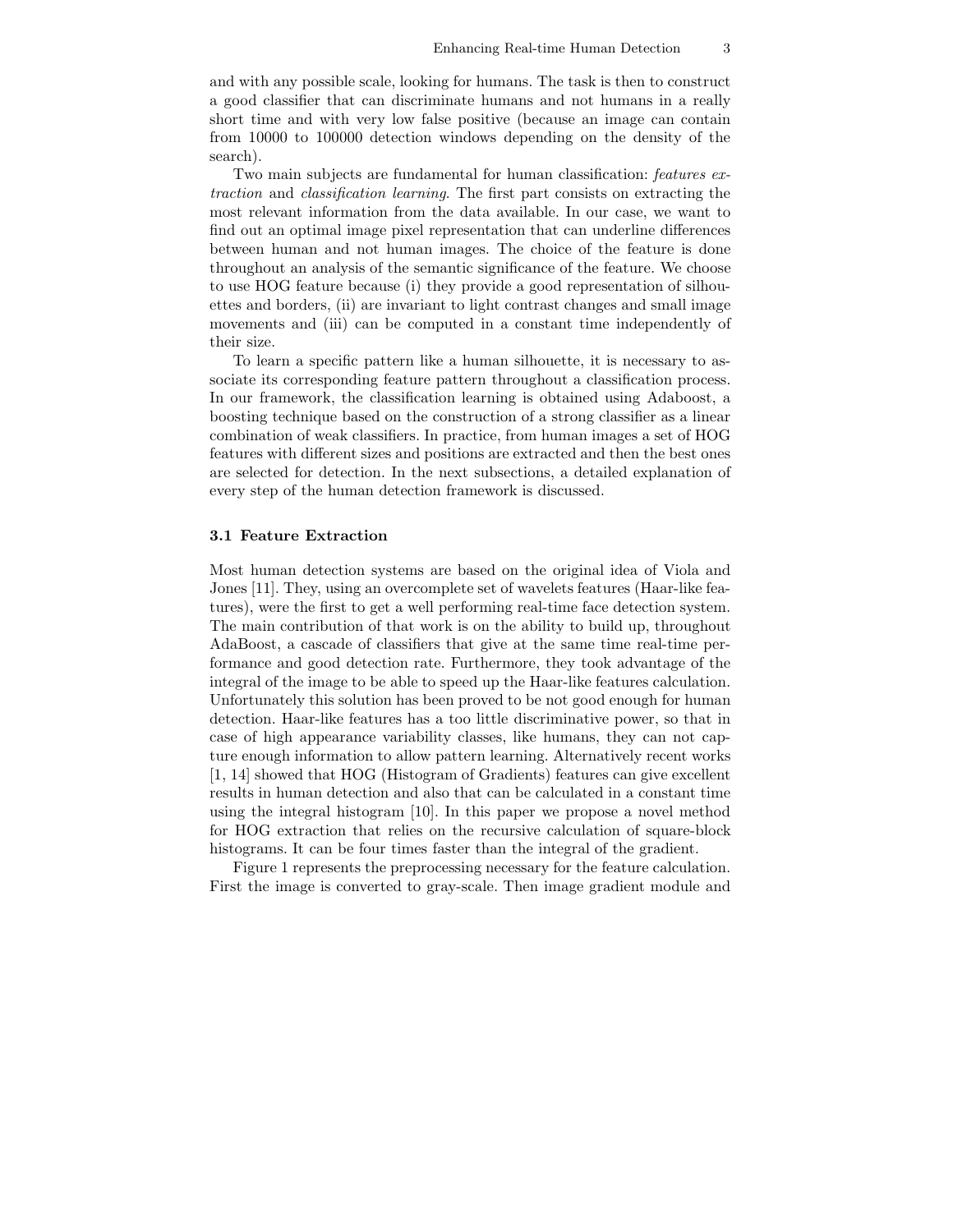

**Fig. 1.** Image Preprocessing: before calculating HOG features is necessary to preprocess the image to obtain square-blocks of histograms which are used for a fast HOG calculation.

phase are calculated applying an horizontal and vertical convolution with [- 1 0 1] and [-1 0 1]' masks. At the next step, a clustering process based on the gradient module orientation is achieved. In practice the gradient image is split into 8 image bin, each one representing an orientation from  $0<sup>°</sup>$  to 180◦. For every pixel, the corresponding module of the gradient is stored in the appropriate orientation image bin. At this point, we calculate recursively the histogram of square-blocks. These blocks are the basic components for the following HOG construction. As it is possible to see in Figure 2, the blocks start to be relevant (in the image it is possible to distinguish a human silhouette) from a size of 4 pixels. Then, this is the basic block we compute. Then recursively, square-blocks of  $2^2$ ,  $2^3$ ,  $2^4$ ,  $2^5$  size are calculated at steps of 4 pixels. As showed in Figure 3, each block can be calculated as sum of 4 blocks of the previous scale level or 16 blocks of 2 previous scale levels. The second case is useful when we want to apply a gaussian mask to the feature. This will be applied in the experiments.

After this image preprocessing, the feature calculation can be executed really fast, and in a time that does not depend on the feature size, but constant. In fact, the procedure to calculate a feature consists of recollecting the precalculated histogram blocks belonging to the feature and normalize them. The main difference of this method with the integral of histogram is that each histogram can be obtained with only one memory access instead of four (because the value is directly read from the memory), making the feature extraction process around four times faster.

## **3.2 Classification Learning**

Our classification algorithm is based on Adaboost. This is a technique of combining a sequence of weak classifiers (classifier with a classification rate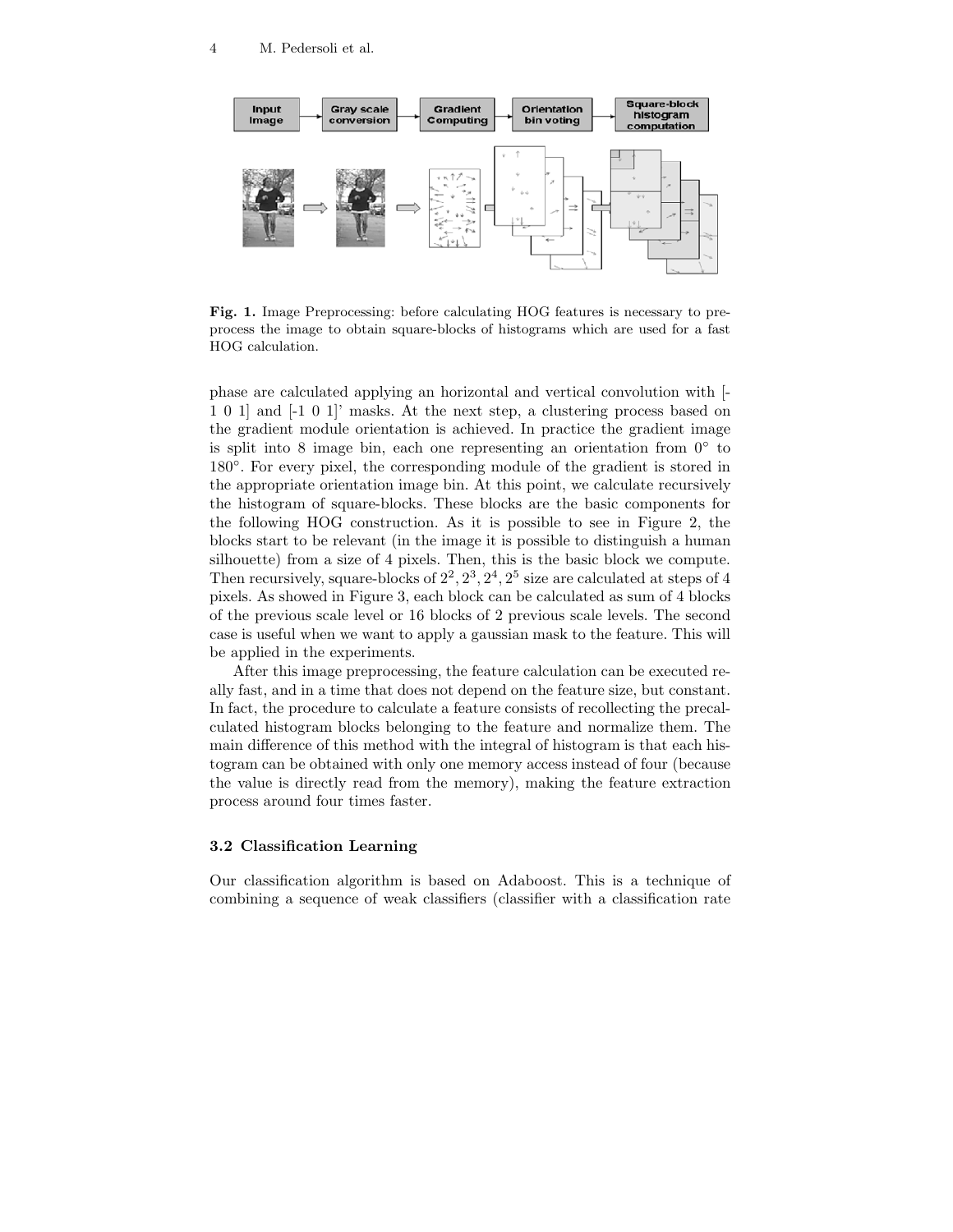

**Fig. 2.** Histograms of square-block variance calculated from 100 im-ages of the MIT human database. From left to right are represented the results using a constant moving step of 2 and different block sizes: *{*2x2,4x4,8x8,12x12,16x16,20x20,24x24,32x32*}*.



**Fig. 3.** Distribution of features: (a) *4x4 square-blocks*: each block is calculated directly form the gradient image and they are not overlapping (b) *8x8 square-blocks*: each block is calculated from 4 blocks of the previous level and they are overlapping each other of 50% (c) *16x16 square-blocks*: each block can be calculated either with 16 blocks of size 4x4 or with 4 of size 8x8. They are overlapping each other of 75%

slightly better than 0.5) into a strong classifier. Given a set of samples  $X =$  ${x_1, x_2, ..., x_n}$  and a set of weak classifier  $h_t$  which assigns every element to -1 or +1 whether the element belong to a class or not, Adaboost provides a strong classifier

$$
f(x) = \sum_{t=1}^{T} \alpha_t h_t(x)
$$

which is a linear combination of  $h_t$ . Boosting technique is obtained iteratively assigning importance weight to the samples used for the training session. At the start all the weight have the same value, but after the first weak classifier has been added, the weight value is updated. The weight of samples with a right classification keeps the same value, while the weight of samples with wrong classification is increased, to give them more importance in the next iteration. In the same way, at every iteration, the classifier co-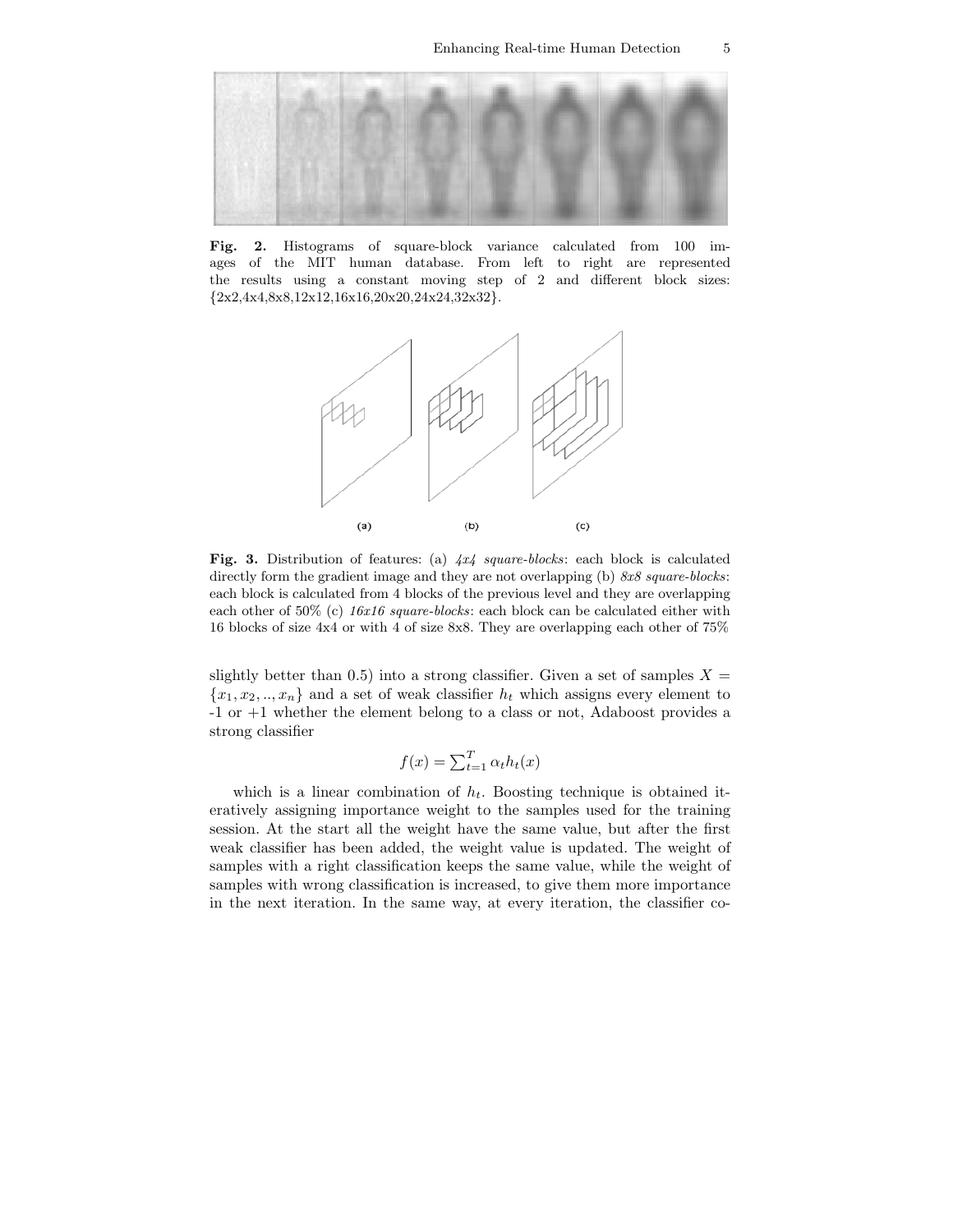#### 6 M. Pedersoli et al.

efficient values  $\alpha_t$  are calculated based on the relative goodness of the weak classifier.

In our case, the weak classifiers are Support Vector Machine associated to a single HOG feature, and these are sorted by their own classification capability. When Adaboost is called from the first time for every feature a SVM is learnt. The SVM with the best classification score is selected. At this point Adaboost update the importance weight associated to every sample and calculate the  $\alpha_1$  coefficient. Then, again, for every feature the corresponding SVM is learnt, but this time with different importance weights and then also with different result. This cycle is repeated until a certain detection rate is reached or until the strong classifier has reached a certain complexity. We considered 50 weak classifiers as a good trade off between detection rate and complexity.

#### **4 Experimental Results**

We tested our detector with the MIT pedestrian database. This database is composed by 924 full body pedestrian images of size 128x64 pixels. We used 800 of them for the training and the rest for the test. The total training session is then composed by 800 positive images (humans) form the MIT database and 800 negatives (not humans) taken from random windows cropped from no human images. For every sample image we extracted 619 features which are the sum of:

- 29 ∗ 13 features of size 16x16 pixels
- 25 ∗ 9 features of size 32x32 pixels
- 17 ∗ 1 features of size 64x64 pixels

This approach is something like a trade-off between Dalal and Triggs approach which is using a low number (105 per human image), fixed size, computationally slow HOG features and Zhu et al. who are using a high number (5031), variable size and ratio faster HOG implementation.

We did two different kind of tests: the first using normal HOG features exactly as in Zho's, the second applying a gaussian weighting mask to the features. The idea of the second experiment is to use the increased speed obtained form our feature calculation technique to gain better detection performance. In fact, applying to the feature a gaussian mask of standard deviation equal to a half the feature size, reduces the effect of small perspective changes, making it more robust [7]. The gaussian weighted feature can be calculated using 16 square-blocks (instead of 4) of two inferior scale size features and multiply each of them for the corresponding coefficient.

The ROC curves of the two experiments are shown in Figure 4. Both detectors are well performing, with a detection rate at  $10^{-4}$  false positive per window greater than 85%. As expected the features with gaussian weighting are performing better than the others. However, the increment of detection rate in the ROC curve is varying from 1% to 5%, which is probably a too small gain considering the loss of 4X of speed necessary for that.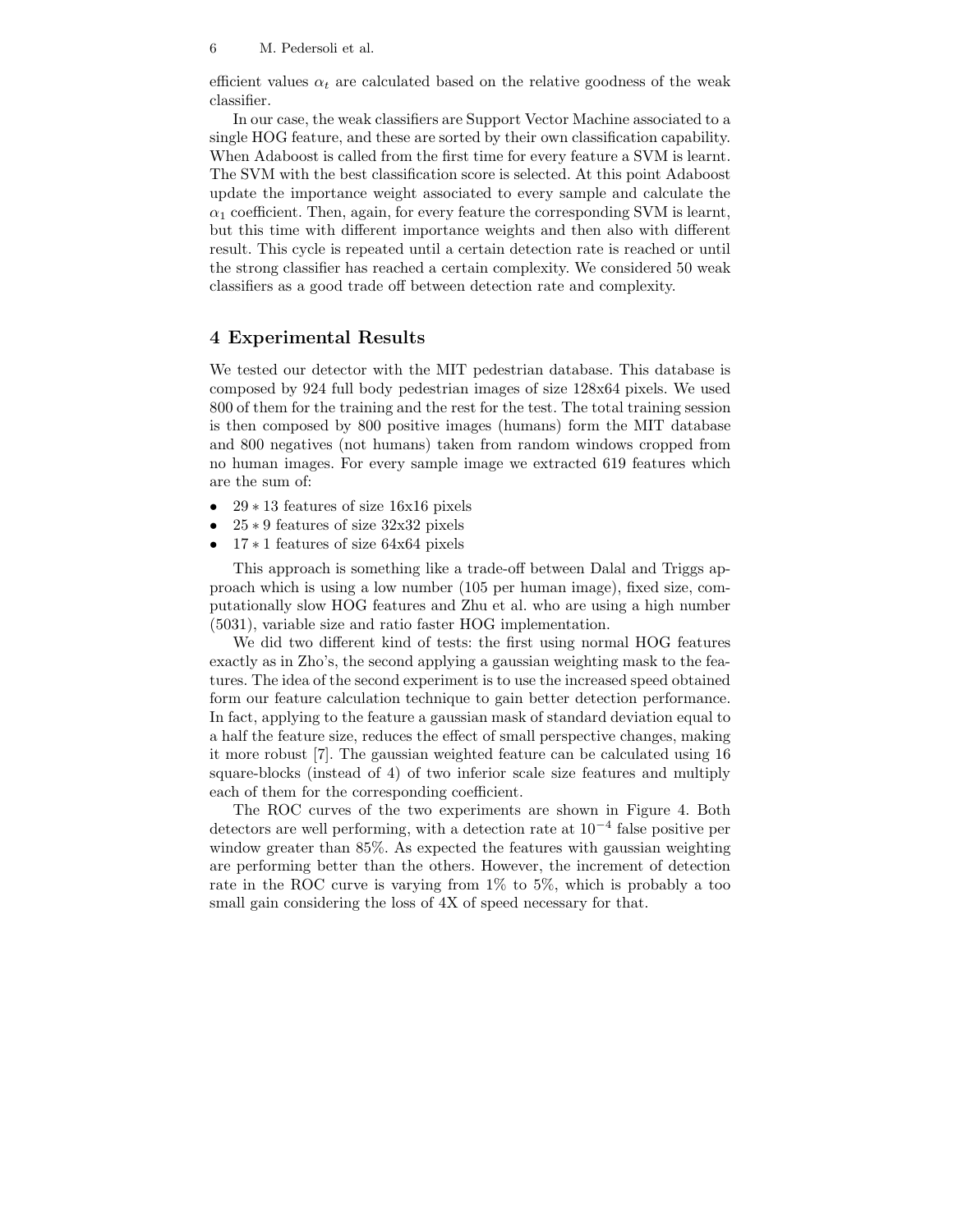

**Fig. 4.** ROC curve of two detectors with different HOG features.

#### **5 Conclusions**

In this paper we presented a human detector framework based on a HOG features, which are the actual state of art in the field of detection systems. We defined a new way of computing HOG features based on square-block of histograms which is four time faster than Zhu's implementation based on the integral of histograms. Finally, we exploited this increased speed to apply an approximate gaussian mask to the features in order to improve the feature quality and the corresponding detection rate.

The results described in the previous section show the quality of the approach. Nevertheless, we did not reach the performances of [1] and [14]. We believe that this is due to the reduced number of negative examples we could employ because of the limited amount of memory we could use in our Matlab implementation. Thus, it can be useful to convert at least part of the code in a more efficient language, like  $C$  or  $C++$ . This allows us to experiment more, and with bigger and more difficult examples. A good testing set could be the INRIA database which has more, and more difficult human position and situation. Finally, Another point to improve the framework is a cascade of classifiers. This can provide a twofold advantage. The speed of the final detector can be highly enhanced using an approach based on subsequent classification refinements. Moreover, in the learning phase of the cascade, difficult examples can be selected to feed the next cascade stage, avoiding the necessity of a high number of negative examples which slows down the learning process.

#### **Acknowledgements**

This work is supported by EC grants IST-027110 for the HERMES project and IST-045547 for the VIDI-video project, and by the Spanish MEC under